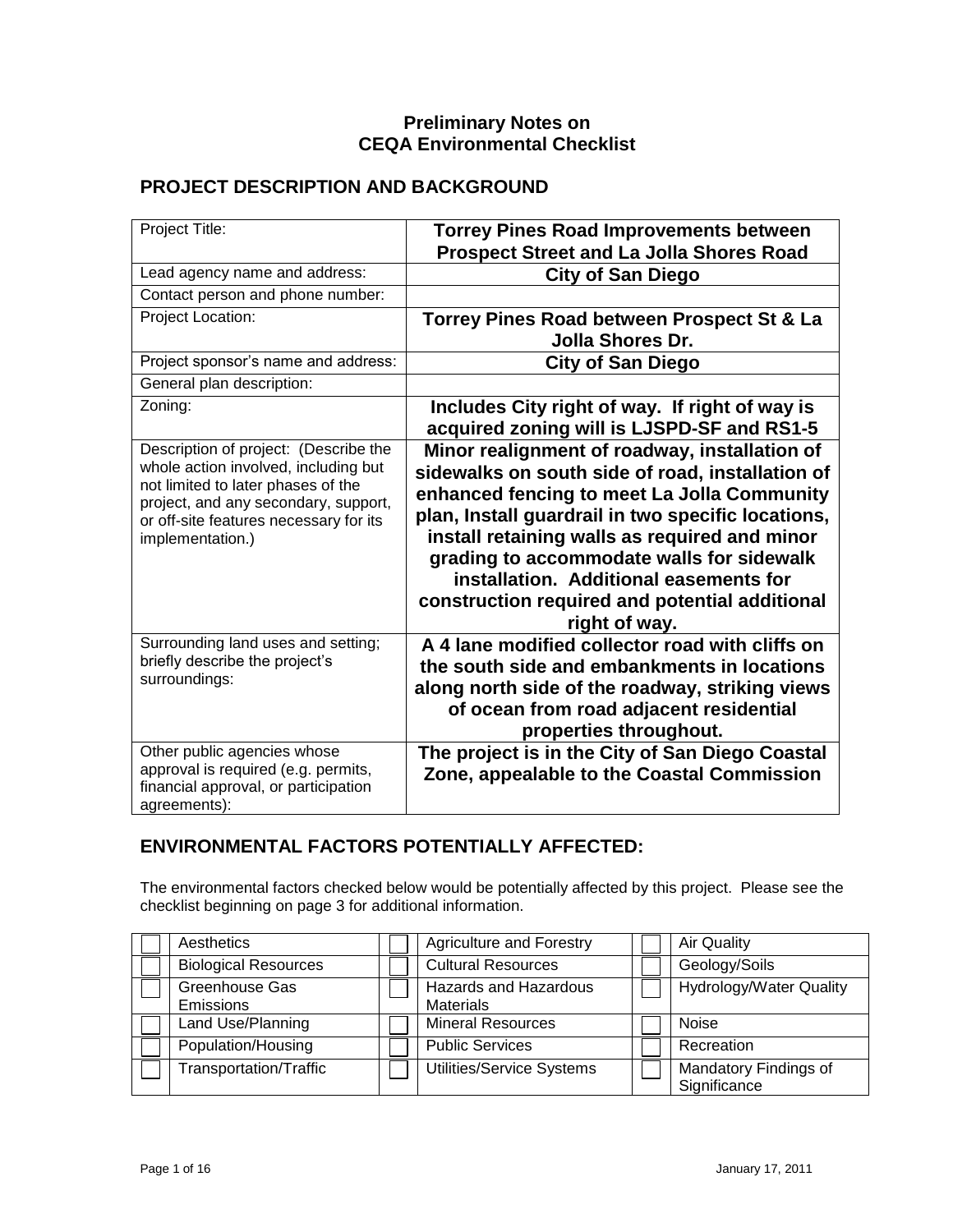#### **DETERMINATION:**

On the basis of this initial evaluation:

| I find that the proposed project COULD NOT have a significant effect on the environment, and<br>A NEGATIVE DECLARATION will be prepared.                                                                                                                                                                                                                                                                                                                                                                                  |
|---------------------------------------------------------------------------------------------------------------------------------------------------------------------------------------------------------------------------------------------------------------------------------------------------------------------------------------------------------------------------------------------------------------------------------------------------------------------------------------------------------------------------|
| I find that although the proposed project could have a significant effect on the environment,<br>there will not be a significant effect in this case because revisions in the project have been<br>made by or agreed to by the project proponent. A MITIGATED NEGATIVE DECLARATION<br>will be prepared.                                                                                                                                                                                                                   |
| I find that the proposed project MAY have a significant effect on the environment, and an<br>ENVIRONMENTAL IMPACT REPORT is required.                                                                                                                                                                                                                                                                                                                                                                                     |
| I find that the proposed project MAY have a "potentially significant impact" or "potentially<br>significant unless mitigated" impact on the environment, but at least one effect 1) has been<br>adequately analyzed in an earlier document pursuant to applicable legal standards, and 2) has<br>been addressed by mitigation measures based on the earlier analysis as described on attached<br>sheets. An ENVIRONMENTAL IMPACT REPORT is required, but it must analyze only the<br>effects that remain to be addressed. |
| I find that although the proposed project could have a significant effect on the environment,<br>because all potentially significant effects (a) have been analyzed adequately in an earlier EIR<br>or NEGATIVE DECLARATION pursuant to applicable standards, and (b) have been avoided<br>or mitigated pursuant to that earlier EIR or NEGATIVE DECLARATION, including revisions<br>or mitigation measures that are imposed upon the proposed project, nothing further is required                                       |

| Signature:           | Date: |
|----------------------|-------|
|                      |       |
| <b>Printed Name:</b> | For:  |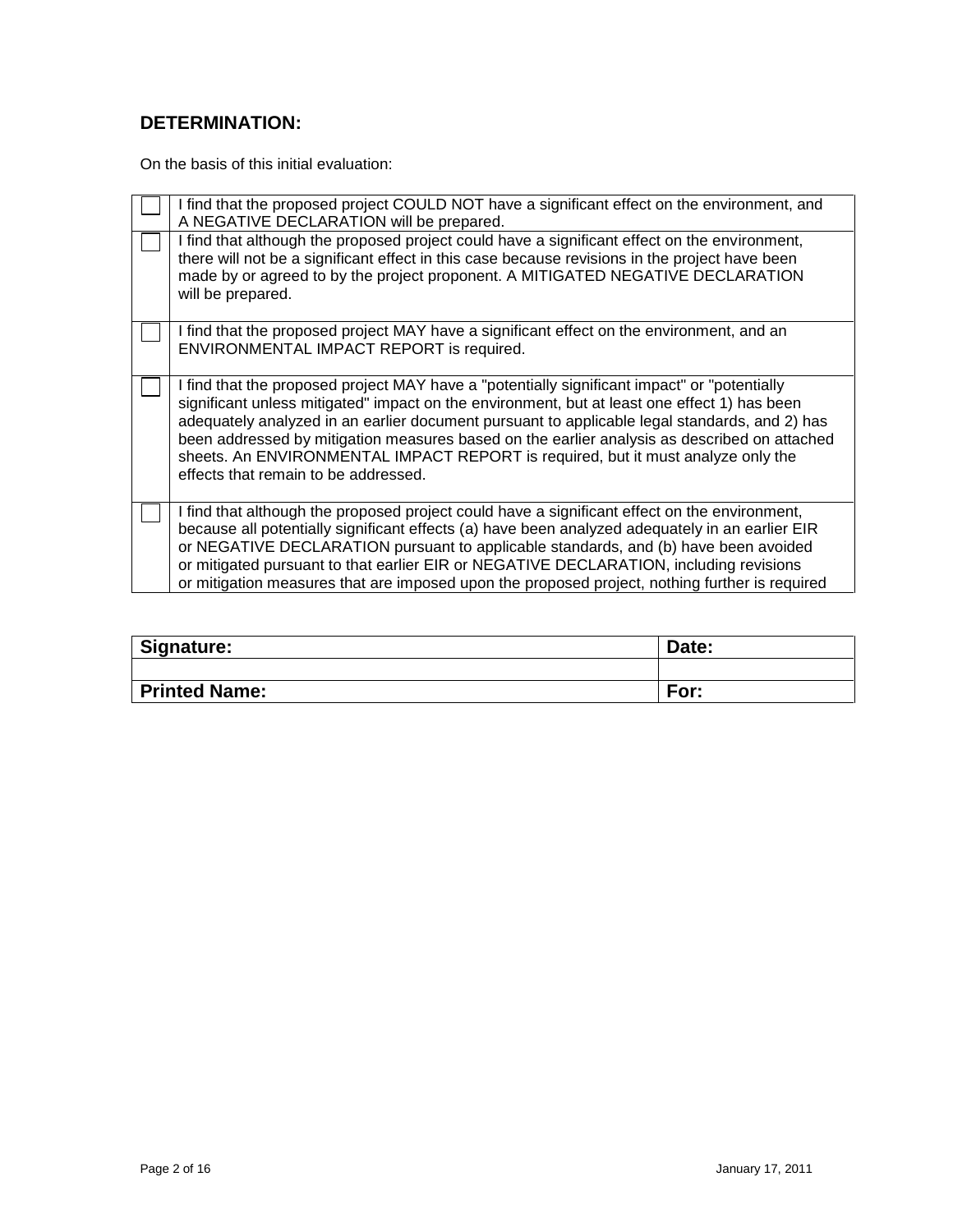#### **CEQA Environmental Checklist**

This checklist identifies physical, biological, social and economic factors that might be affected by the proposed project. In many cases, background studies performed in connection with the projects indicate no impacts. A NO IMPACT answer in the last column reflects this determination. Where there is a need for clarifying discussion, the discussion is included either following the applicable section of the checklist or is within the body of the environmental document itself. The words "significant" and "significance" used throughout the following checklist are related to CEQA, not NEPA, impacts. The questions in this form are intended to encourage the thoughtful assessment of impacts and do not represent thresholds of significance.

|                                                                                                                                                               | Potentially<br>Significant<br>Impact | Less Than<br>Significant<br>with<br>Mitigation | Less Than<br>Significant<br>Impact | No.<br>Impact |
|---------------------------------------------------------------------------------------------------------------------------------------------------------------|--------------------------------------|------------------------------------------------|------------------------------------|---------------|
| <b>I. AESTHETICS:</b> Would the project:                                                                                                                      |                                      |                                                |                                    |               |
| a) Have a substantial adverse effect on a scenic vista                                                                                                        |                                      |                                                |                                    |               |
| b) Substantially damage scenic resources, including, but not<br>limited to, trees, rock outcroppings, and historic buildings within<br>a state scenic highway |                                      |                                                |                                    |               |
| c) Substantially degrade the existing visual character or quality<br>of the site and its surroundings?                                                        |                                      |                                                |                                    |               |
| d) Create a new source of substantial light or glare which would<br>adversely affect day or nighttime views in the area?                                      |                                      |                                                |                                    |               |

Prepare Visual Analysis and report that addresses effects to view sheds and aesthetics utilizing 30%-60% design details. This should particularly include project retaining walls and fences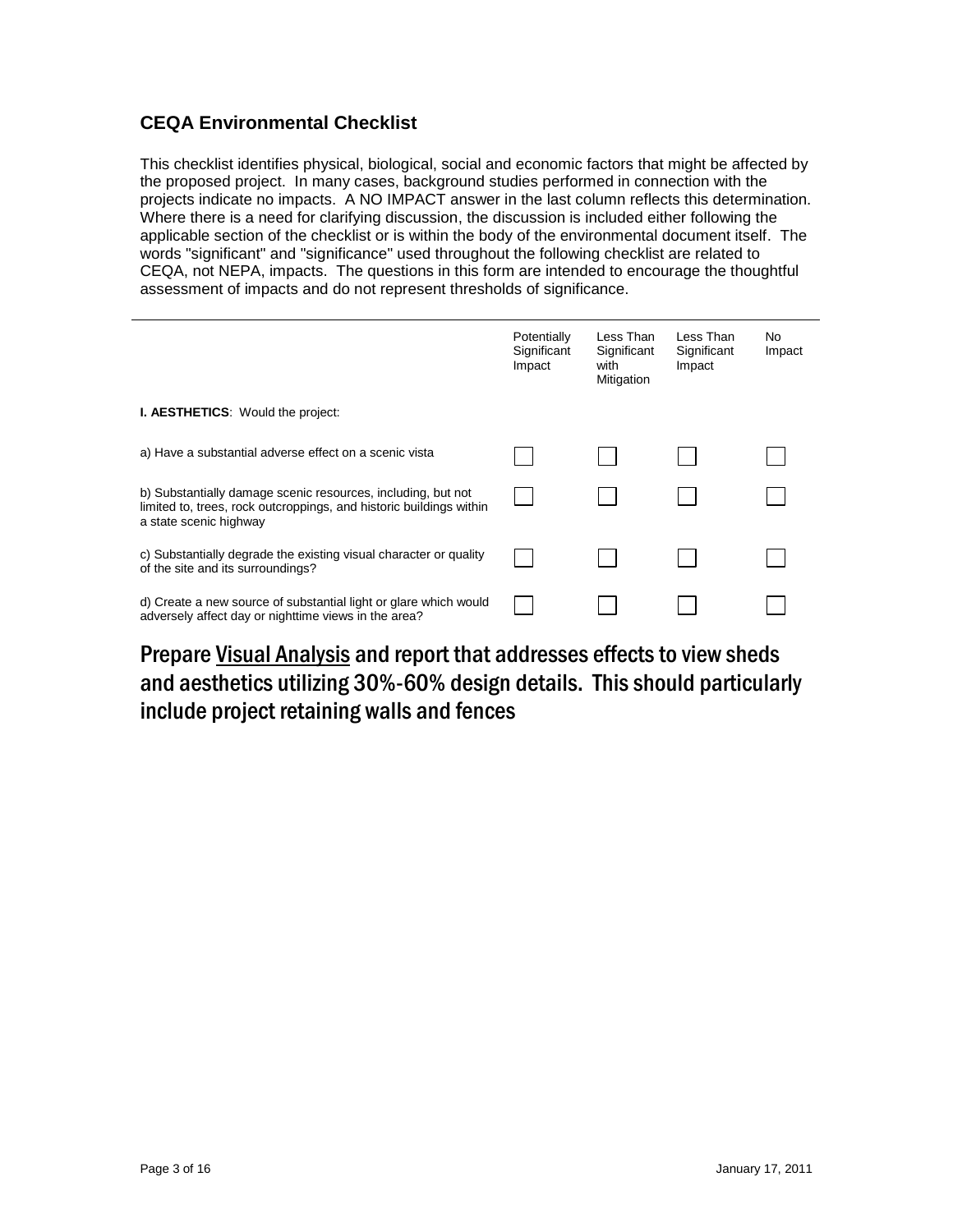| <b>II. AGRICULTURE AND FOREST RESOURCES: In</b><br>determining whether impacts to agricultural resources are<br>significant environmental effects, lead agencies may refer to the<br>California Agricultural Land Evaluation and Site Assessment<br>Model (1997) prepared by the California Dept. of Conservation<br>as an optional model to use in assessing impacts on agriculture<br>and farmland. In determining whether impacts to forest<br>resources, including timberland, are significant environmental<br>effects, lead agencies may refer to information compiled by the<br>California Department of Forestry and Fire Protection regarding<br>the state's inventory of forest land, including the Forest and<br>Range Assessment Project and the Forest Legacy Assessment<br>Project; and the forest carbon measurement methodology<br>provided in Forest Protocols adopted by the California Air<br>Resources Board. Would the project: | Potentially<br>Significant<br>Impact | Less Than<br>Significant<br>with<br>Mitigation | Less Than<br>Significant<br>Impact | <b>No</b><br>Impact |
|------------------------------------------------------------------------------------------------------------------------------------------------------------------------------------------------------------------------------------------------------------------------------------------------------------------------------------------------------------------------------------------------------------------------------------------------------------------------------------------------------------------------------------------------------------------------------------------------------------------------------------------------------------------------------------------------------------------------------------------------------------------------------------------------------------------------------------------------------------------------------------------------------------------------------------------------------|--------------------------------------|------------------------------------------------|------------------------------------|---------------------|
| a) Convert Prime Farmland, Unique Farmland, or Farmland of<br>Statewide Importance (Farmland), as shown on the maps<br>prepared pursuant to the Farmland Mapping and Monitoring<br>Program of the California Resources Agency, to non-agricultural<br>use?                                                                                                                                                                                                                                                                                                                                                                                                                                                                                                                                                                                                                                                                                           |                                      |                                                |                                    |                     |
| b) Conflict with existing zoning for agricultural use, or a<br>Williamson Act contract?                                                                                                                                                                                                                                                                                                                                                                                                                                                                                                                                                                                                                                                                                                                                                                                                                                                              |                                      |                                                |                                    |                     |
| c) Conflict with existing zoning for, or cause rezoning of, forest<br>land (as defined in Public Resources Code section 12220(g)),<br>timberland (as defined by Public Resources Code section 4526),<br>or timberland zoned Timberland Production (as defined by<br>Government Code section 51104(g))?                                                                                                                                                                                                                                                                                                                                                                                                                                                                                                                                                                                                                                               |                                      |                                                |                                    |                     |
| d) Result in the loss of forest land or conversion of forest land<br>to non-forest use?                                                                                                                                                                                                                                                                                                                                                                                                                                                                                                                                                                                                                                                                                                                                                                                                                                                              |                                      |                                                |                                    |                     |
| e) Involve other changes in the existing environment which, due<br>to their location or nature, could result in conversion of<br>Farmland, to non-agricultural use or conversion of forest land to<br>non-forest use?                                                                                                                                                                                                                                                                                                                                                                                                                                                                                                                                                                                                                                                                                                                                |                                      |                                                |                                    |                     |

# There are no Agricultural resources known to be affected by this project. This section should be "Not Applicable"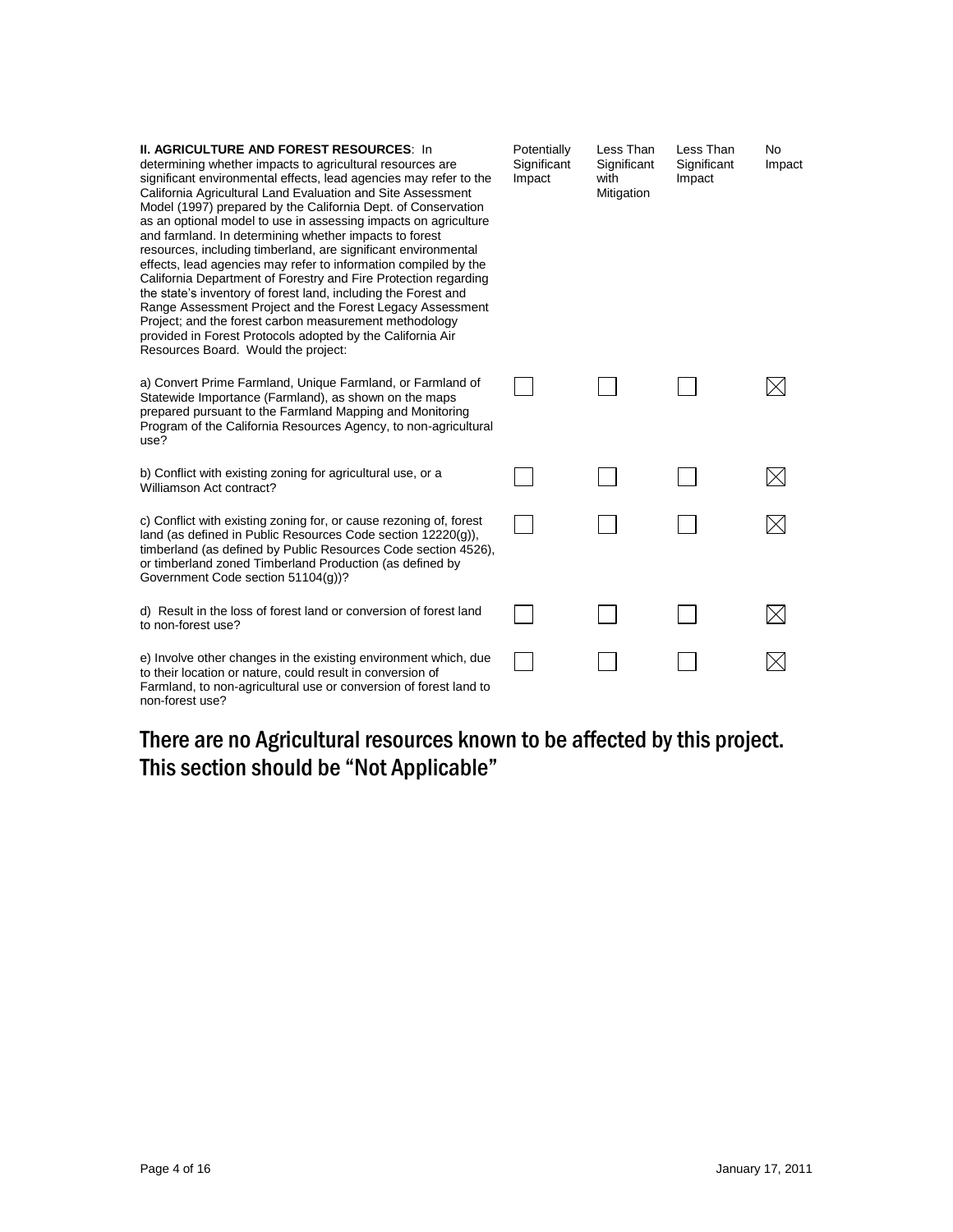| <b>III. AIR QUALITY:</b> Where available, the significance criteria<br>established by the applicable air quality management or air<br>pollution control district may be relied upon to make the<br>following determinations. Would the project:                                                         | Potentially<br>Significant<br>Impact | Less Than<br>Significant<br>with<br>Mitigation | Less Than<br>Significant<br>Impact | No.<br>Impact |
|---------------------------------------------------------------------------------------------------------------------------------------------------------------------------------------------------------------------------------------------------------------------------------------------------------|--------------------------------------|------------------------------------------------|------------------------------------|---------------|
| a) Conflict with or obstruct implementation of the applicable air<br>quality plan?                                                                                                                                                                                                                      |                                      |                                                |                                    |               |
| b) Violate any air quality standard or contribute substantially to<br>an existing or projected air quality violation?                                                                                                                                                                                   |                                      |                                                |                                    |               |
| c) Result in a cumulatively considerable net increase of any<br>criteria pollutant for which the project region is non-attainment<br>under an applicable federal or state ambient air quality standard<br>(including releasing emissions which exceed quantitative<br>thresholds for ozone precursors)? |                                      |                                                |                                    |               |
| d) Expose sensitive receptors to substantial pollutant<br>concentrations?                                                                                                                                                                                                                               |                                      |                                                |                                    |               |
| e) Create objectionable odors affecting a substantial number of<br>people?                                                                                                                                                                                                                              |                                      |                                                |                                    |               |

Prepare Air Quality Report; base report on traffic control plans and 2007 Corridor study (has traffic loads, may require traffic study update) use findings to address questions in this section.

Comment: Potential for sensitive receptors at nearby residences affected by construction. City of San Diego contract requirements will be followed. Reduced right turn lane at Torrey Pines Road and Prospect St. may affect long term impact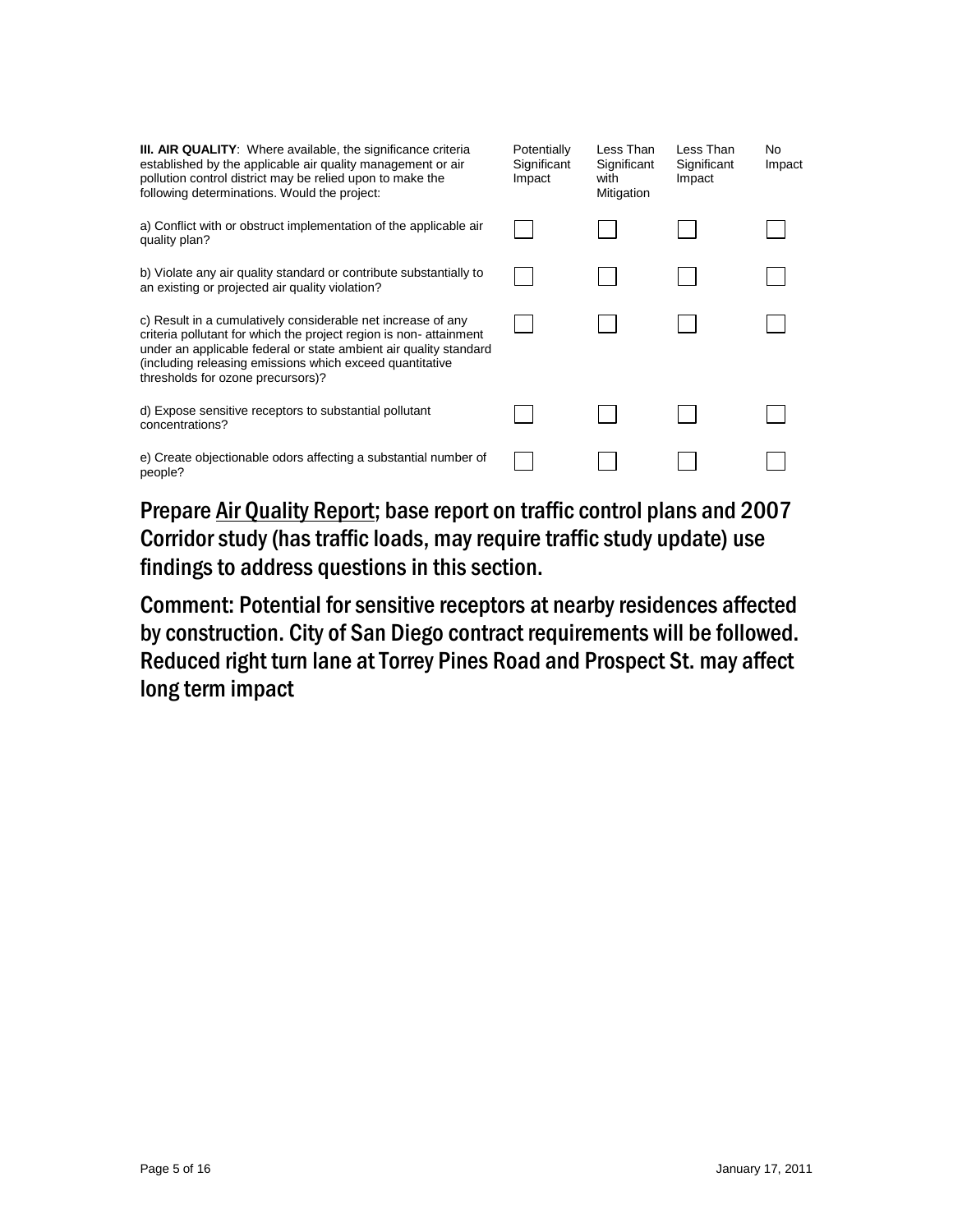| IV. BIOLOGICAL RESOURCES: Would the project:                                                                                                                                                                                                                                                                                 | Potentially<br>Significant<br>Impact | Less Than<br>Significant<br>with<br>Mitigation | Less Than<br>Significant<br>Impact | No<br>Impact |
|------------------------------------------------------------------------------------------------------------------------------------------------------------------------------------------------------------------------------------------------------------------------------------------------------------------------------|--------------------------------------|------------------------------------------------|------------------------------------|--------------|
| a) Have a substantial adverse effect, either directly or through<br>habitat modifications, on any species identified as a candidate,<br>sensitive, or special status species in local or regional plans,<br>policies, or regulations, or by the California Department of Fish<br>and Game or U.S. Fish and Wildlife Service? |                                      |                                                |                                    |              |
| b) Have a substantial adverse effect on any riparian habitat or<br>other sensitive natural community identified in local or regional<br>plans, policies, regulations or by the California Department of<br>Fish and Game or US Fish and Wildlife Service?                                                                    |                                      |                                                |                                    |              |
| c) Have a substantial adverse effect on federally protected<br>wetlands as defined by Section 404 of the Clean Water Act<br>(including, but not limited to, marsh, vernal pool, coastal, etc.)<br>through direct removal, filling, hydrological interruption, or other<br>means?                                             |                                      |                                                |                                    |              |
| d) Interfere substantially with the movement of any native<br>resident or migratory fish or wildlife species or with established<br>native resident or migratory wildlife corridors, or impede the use<br>of native wildlife nursery sites?                                                                                  |                                      |                                                |                                    |              |
| e) Conflict with any local policies or ordinances protecting<br>biological resources, such as a tree preservation policy or<br>ordinance?                                                                                                                                                                                    |                                      |                                                |                                    |              |
| f) Conflict with the provisions of an adopted Habitat<br>Conservation Plan, Natural Community Conservation Plan, or<br>other approved local, regional, or state habitat conservation<br>plan?                                                                                                                                |                                      |                                                |                                    |              |

Perform Biological survey and prepare Biological Letter Report to verify biology in the affected areas.

Comment: Conduct survey of impacted vegetated areas of the project. Include staging areas.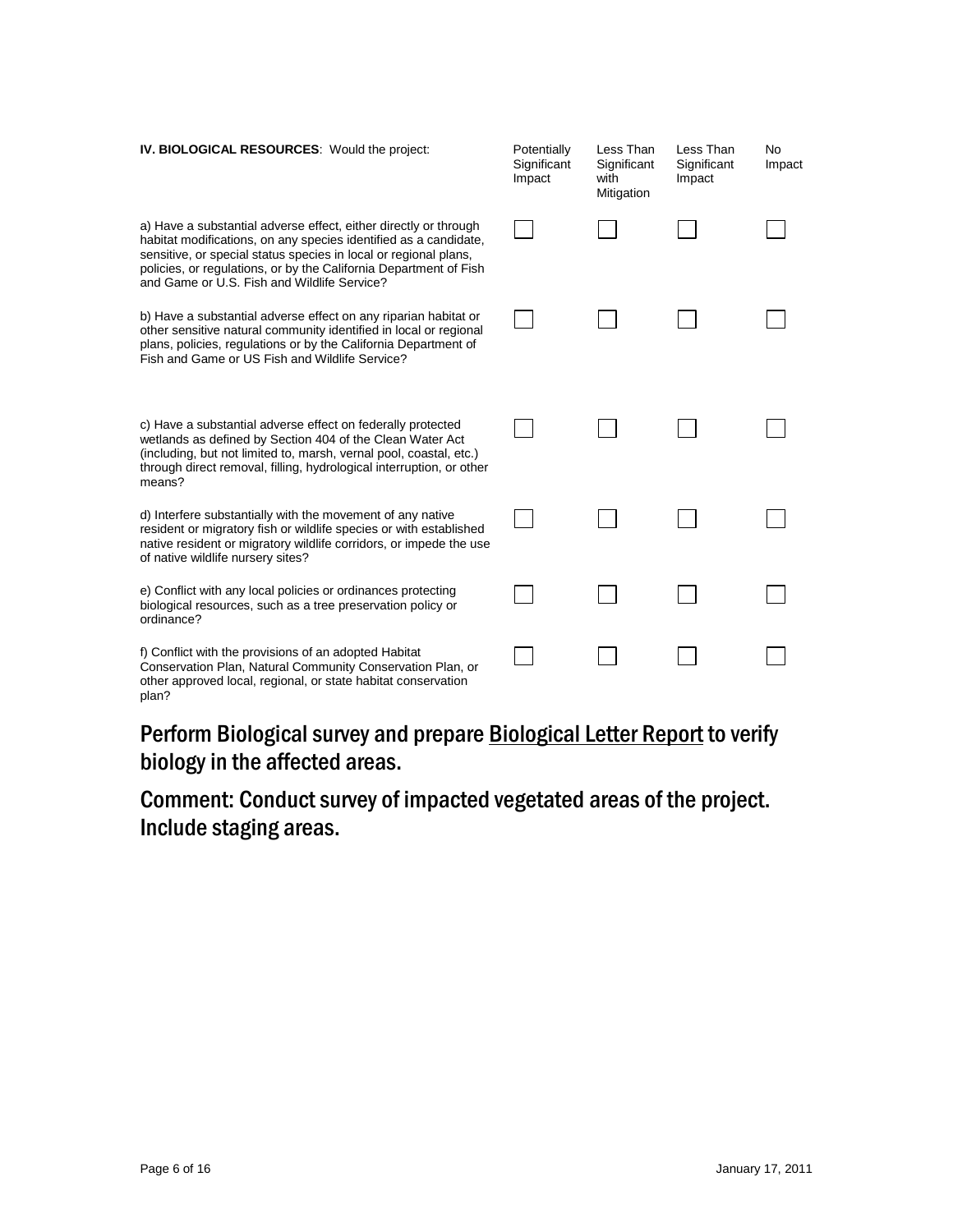| V. CULTURAL RESOURCES: Would the project:                                                                        | Potentially<br>Significant<br>Impact | Less Than<br>Significant<br>with<br>Mitigation | Less Than<br>Significant<br>Impact | No.<br>Impact |
|------------------------------------------------------------------------------------------------------------------|--------------------------------------|------------------------------------------------|------------------------------------|---------------|
| a) Cause a substantial adverse change in the significance of a<br>historical resource as defined in §15064.5?    |                                      |                                                |                                    |               |
| b) Cause a substantial adverse change in the significance of an<br>archaeological resource pursuant to §15064.5? |                                      |                                                |                                    |               |
| c) Directly or indirectly destroy a unique paleontological<br>resource or site or unique geologic feature?       |                                      |                                                |                                    |               |
| d) Disturb any human remains, including those interred outside<br>of formal cemeteries?                          |                                      |                                                |                                    |               |

# Prepare a Cultural Resources Studies and sensitive archeological sites by the project. Known paleontological sensitive area that requires monitoring for possible marine fossils, etc. during excavation work in construction

| VI. GEOLOGY AND SOILS: Would the project:                                                                                                                                                                                                                                                                                                                                                                                                                                                                                                                                                                                                                                                              | Potentially<br>Significant<br>Impact | Less Than<br>Significant<br>with<br>Mitigation | Less Than<br>Significant<br>Impact | No<br>Impact |
|--------------------------------------------------------------------------------------------------------------------------------------------------------------------------------------------------------------------------------------------------------------------------------------------------------------------------------------------------------------------------------------------------------------------------------------------------------------------------------------------------------------------------------------------------------------------------------------------------------------------------------------------------------------------------------------------------------|--------------------------------------|------------------------------------------------|------------------------------------|--------------|
| a) Expose people or structures to potential substantial adverse<br>effects, including the risk of loss, injury, or death involving:                                                                                                                                                                                                                                                                                                                                                                                                                                                                                                                                                                    |                                      |                                                |                                    |              |
| i) Rupture of a known earthquake fault, as delineated on the<br>most recent Alquist-Priolo Earthquake Fault Zoning Map issued<br>by the State Geologist for the area or based on other substantial<br>evidence of a known fault? Refer to Division of Mines and<br>Geology Special Publication 42? The active Rose Canyon<br>fault has been mapped crossing the eastern<br>portions of the project alignment. The fault also<br>crosses residential properties on opposite sides of<br>the project alignment. There is a high potential for<br>ground rupture at the alignment in the event of a<br>nearby seismic event. The proposed project will not<br>exacerbate the potential for fault rupture. |                                      |                                                |                                    |              |
| ii) Strong seismic ground shaking? The site is subject to<br>potentially strong seismic ground shaking on a<br>regional or local active fault. The proposed project                                                                                                                                                                                                                                                                                                                                                                                                                                                                                                                                    |                                      |                                                |                                    |              |

will not exacerbate the potential for ground shaking.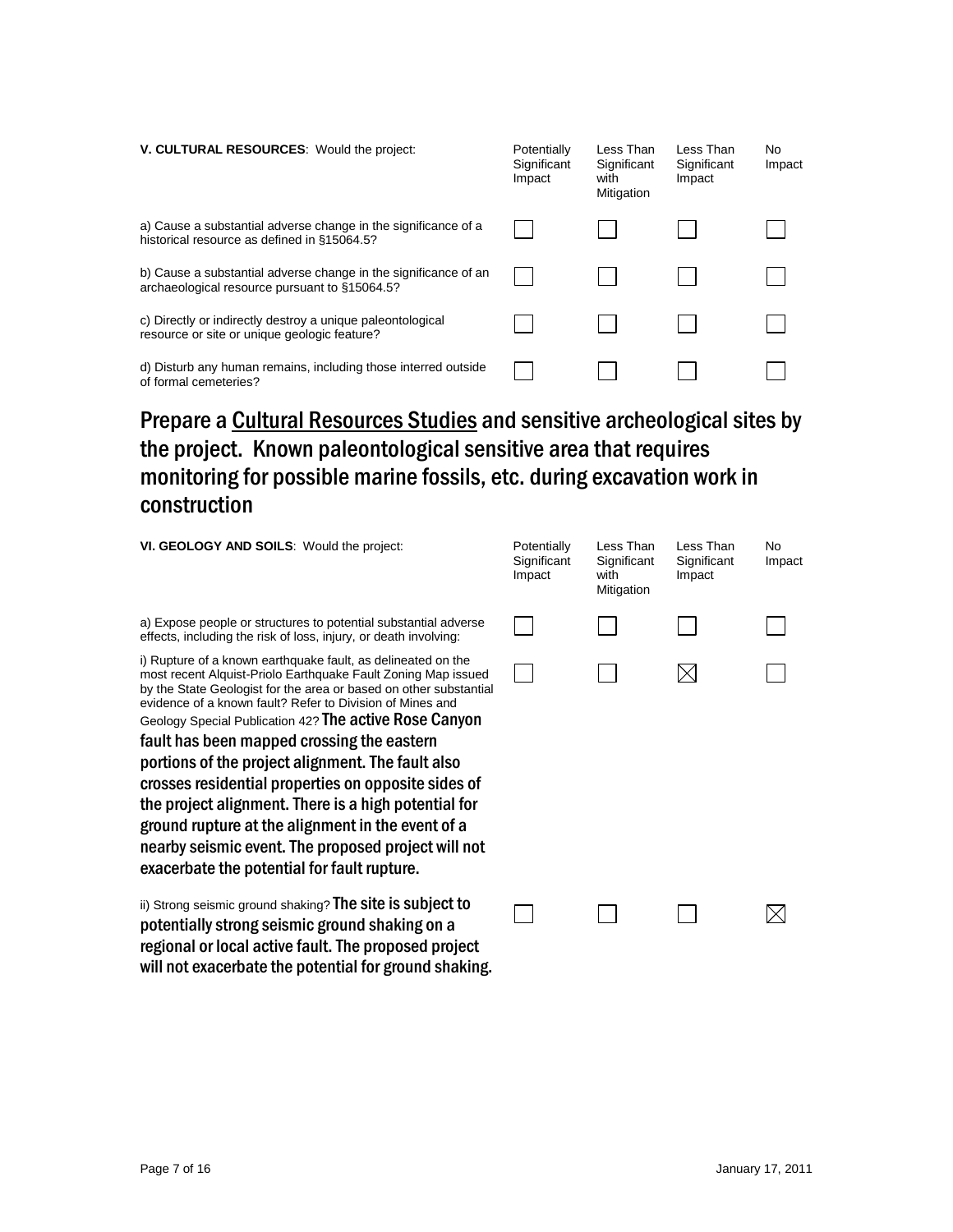iii) Seismic-related ground failure, including liquefaction? The eastern end of the alignment is underlain by alluvium which could be subject to liquefaction on a regional or local active fault in the region. The proposed project will not exacerbate the potential for seismic -related ground failure or liquefaction. iv) Landslides? No landslides are mapped within or adjacent to the subject alignment. In the City of San Diego Seismic Safety Study (2008), the central portion of the alignment is mapped as being underlain by slide prone formations. Since no landslides are mapped on the site, the alignment is not expected to expose people or structures to potential adverse effects due to landslides.

b) Result in substantial soil erosion or the loss of topsoil?  $The$ project alig nment is currently paved, vegetated and urbanized. Construction of the project is not antic ipated to result in substantial soil erosion if graded in acco rdance with the City of San Diego grading ordinance and if Best Management Pra ctices are utilized to prevent surface water from running over slopes. Due to the relative shallow grading, substantial loss of topsoil is not<br>anticipated, if topsoil is present.

c) Be located on a geologic unit or soil that is unstable, or that would become unstable as a result of the project, and potentially result in on - or off -site landslide, lateral spreading, subsidence, liquefaction or collapse? In the City of San Diego Seismic Safety Study (2008), the ce ntral portion of the alignment is mapped as being underlain by slide prone formations. The eastern end of the alignment is underlain by alluvium which could be subject to liquefa ction on a regional or local active fault in the region. No landslides are mapped on the site. It is not expected that the site could become unstable due to an off -site landslide, lateral spreading, subsidence or collapse, if the project is co nstructed in accordance with the City of San Diego ordinances and current practices of a reputable geotechnical engineer and engineering geol ogist.

d) Be located on expansive soil, as defined in Table 18-1-B of the Uniform Building Code (1994), creating substantial risks to life or property? **Expansive soils may be present on the** site. The proposed project will not exacerbate potentially e xpansive soil if constructed in accordance with City of San Diego ordinances.

|        | $\Box$                   | $\Box$                                                                               | $\boxtimes$ |
|--------|--------------------------|--------------------------------------------------------------------------------------|-------------|
|        |                          |                                                                                      |             |
|        |                          |                                                                                      | $\boxtimes$ |
|        |                          | $\begin{array}{ccccccccccccccccc} \Box & \Box & \Box & \boxtimes & \Box \end{array}$ |             |
| $\Box$ | $\overline{\phantom{a}}$ | $\Box$                                                                               |             |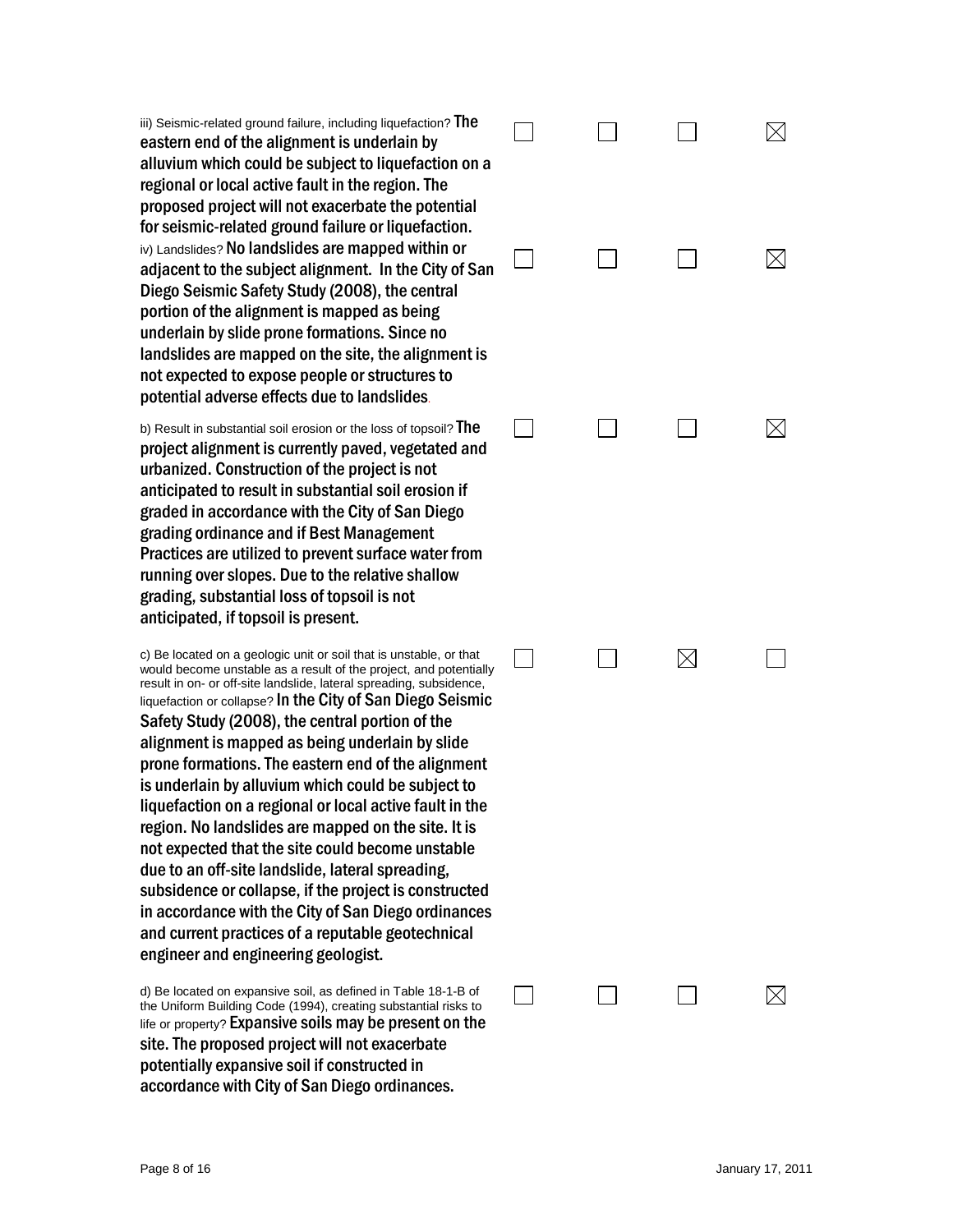| e) Have soils incapable of adequately supporting the use of<br>septic tanks or alternative waste water disposal systems where<br>sewers are not available for the disposal of waste water?<br>Septic tanks or other waste water disposal systems<br>are not anticipated to be a part of the proposed<br>alignment. |  |  |
|--------------------------------------------------------------------------------------------------------------------------------------------------------------------------------------------------------------------------------------------------------------------------------------------------------------------|--|--|
|                                                                                                                                                                                                                                                                                                                    |  |  |

## A Geotechnical Reconnaissance study (June 4, 2010, Ninyo and Moore) was prepared for the preliminary project design.

| VII. GREENHOUSE GAS EMISSIONS: Would the project:                                                                                   | Potentially<br>Significant<br>Impact | Less Than<br>Significant<br>with<br>Mitigation | Less Than<br>Significant<br>Impact | No<br>Impact |
|-------------------------------------------------------------------------------------------------------------------------------------|--------------------------------------|------------------------------------------------|------------------------------------|--------------|
| a) Generate greenhouse gas emissions, either directly or<br>indirectly, that may have a significant impact on the<br>environment?   |                                      |                                                |                                    |              |
| b) Conflict with an applicable plan, policy or regulation adopted<br>for the purpose of reducing the emissions of greenhouse gases? |                                      |                                                |                                    |              |

Prepare Greenhouse Gas Analysis to describe impacts of greenhouse gases to the project. Include considerations for excavation operations and traffic impacts that affect temporary and permanent project features. Permanent feature may include reduced length of right turn lane at Prospect St.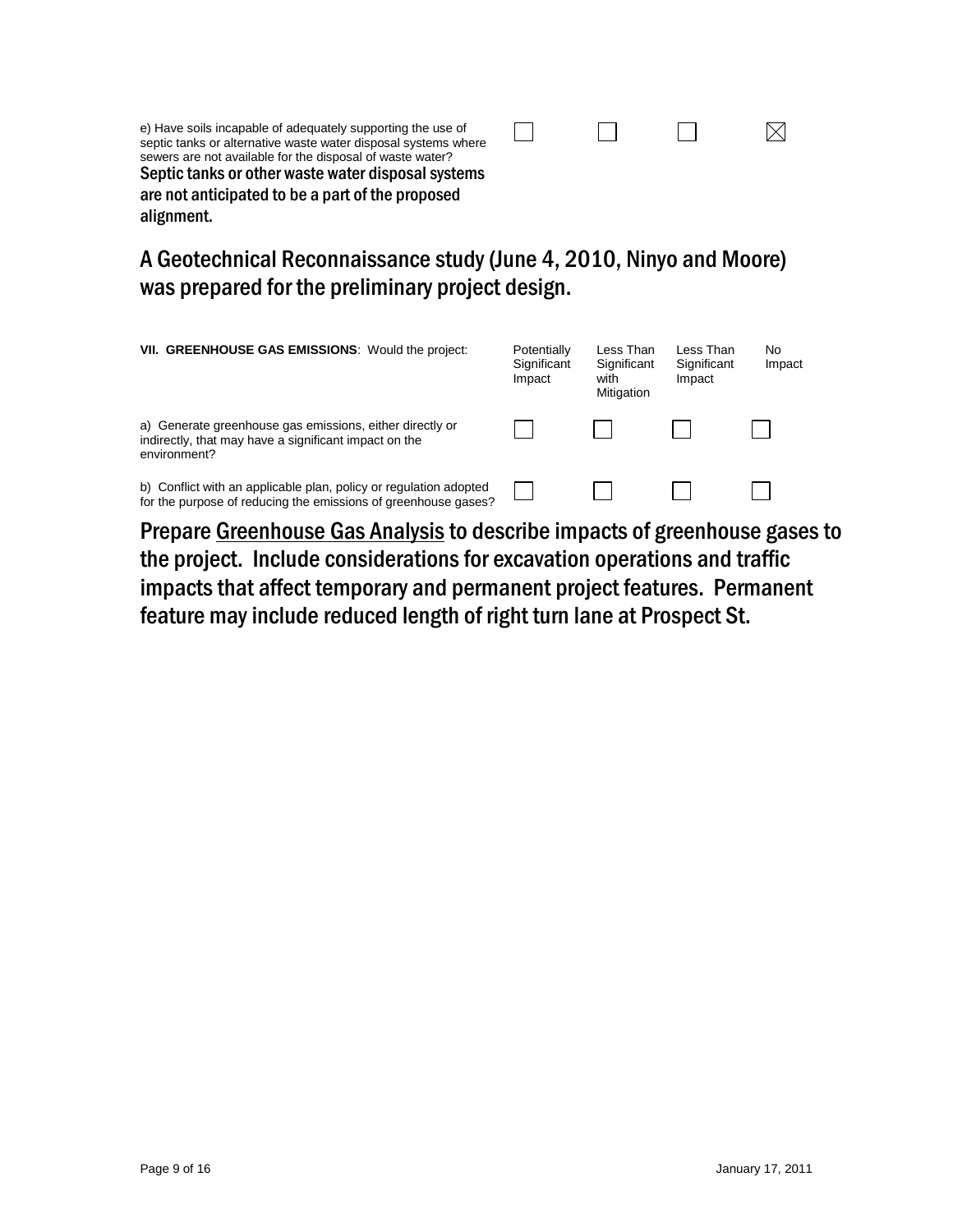| VIII. HAZARDS AND HAZARDOUS MATERIALS: Would the<br>project:                                                                                                                                                                                                              | Potentially<br>Significant<br>Impact | Less Than<br>Significant<br>with<br>Mitigation | Less Than<br>Significant<br>Impact | No<br>Impact |
|---------------------------------------------------------------------------------------------------------------------------------------------------------------------------------------------------------------------------------------------------------------------------|--------------------------------------|------------------------------------------------|------------------------------------|--------------|
| a) Create a significant hazard to the public or the environment<br>through the routine transport, use, or disposal of hazardous<br>materials?                                                                                                                             |                                      |                                                |                                    |              |
| b) Create a significant hazard to the public or the environment<br>through reasonably foreseeable upset and accident conditions<br>involving the release of hazardous materials into the<br>environment?                                                                  |                                      |                                                |                                    |              |
| c) Emit hazardous emissions or handle hazardous or acutely<br>hazardous materials, substances, or waste within one-quarter<br>mile of an existing or proposed school?                                                                                                     |                                      |                                                |                                    |              |
| d) Be located on a site which is included on a list of hazardous<br>materials sites compiled pursuant to Government Code Section<br>65962.5 and, as a result, would it create a significant hazard to<br>the public or the environment?                                   |                                      |                                                |                                    |              |
| e) For a project located within an airport land use plan or, where<br>such a plan has not been adopted, within two miles of a public<br>airport or public use airport, would the project result in a safety<br>hazard for people residing or working in the project area? |                                      |                                                |                                    |              |
| f) For a project within the vicinity of a private airstrip, would the<br>project result in a safety hazard for people residing or working in<br>the project area?                                                                                                         |                                      |                                                |                                    |              |
| g) Impair implementation of or physically interfere with an<br>adopted emergency response plan or emergency evacuation<br>plan?                                                                                                                                           |                                      |                                                |                                    |              |
| h) Expose people or structures to a significant risk of loss, injury<br>or death involving wildland fires, including where wildlands are<br>adjacent to urbanized areas or where residences are intermixed<br>with wildlands?                                             |                                      |                                                |                                    |              |

An Initial Site Assessment June 4, 2010, Ninyo & Moore) was prepared for the preliminary design. The unauthorized release case at the gas station located at the east end of the alignment is closed and is presumed an unlikely possibility that contamination will be encountered. Project design specifications must include verbiage in event contamination is encountered and bid items to identify unit rates.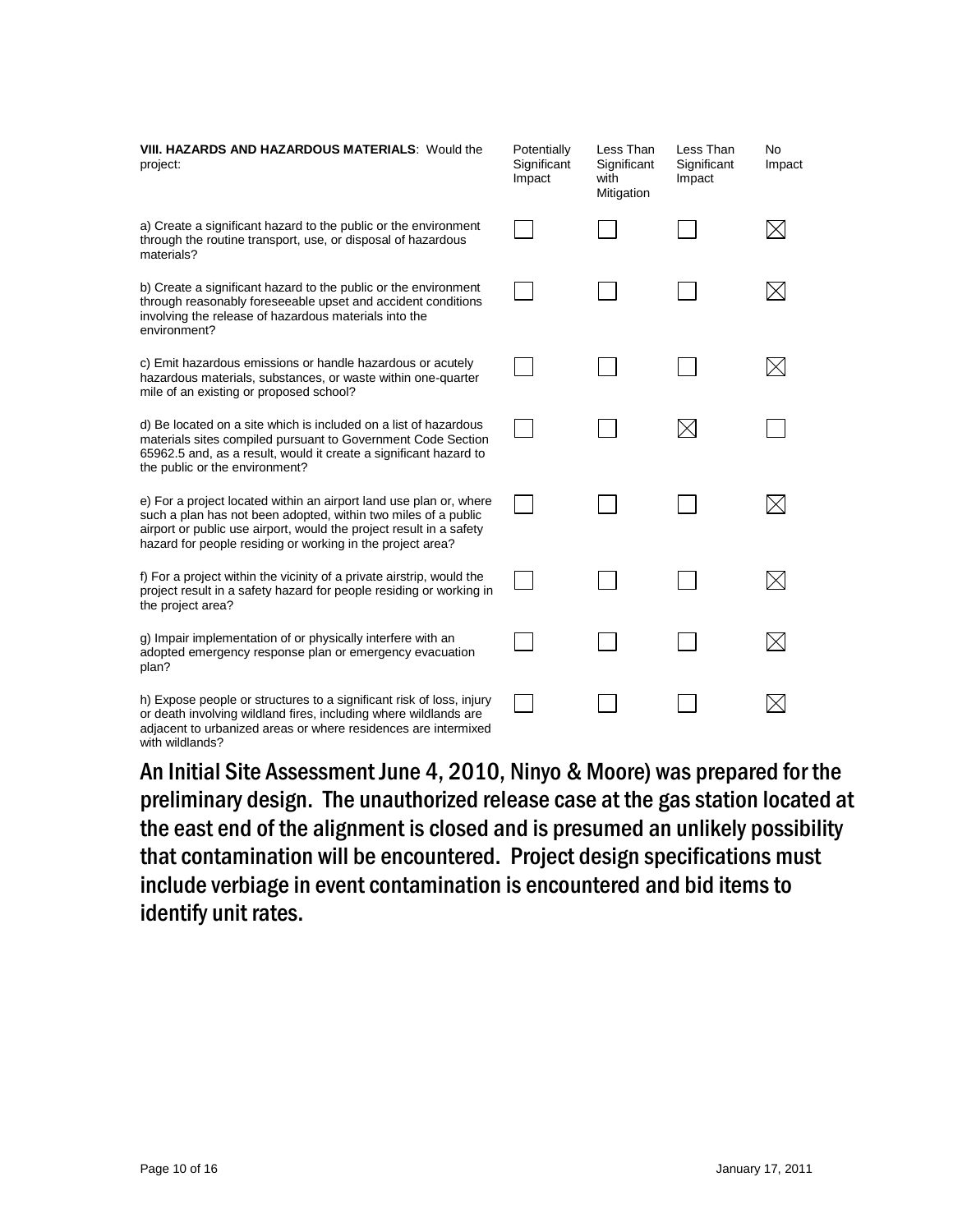| IX. HYDROLOGY AND WATER QUALITY: Would the project:                                                                                                                                                                                                                                                                                                                                                             | Potentially<br>Significant<br>Impact | Less Than<br>Significant<br>with<br>Mitigation | Less Than<br>Significant<br>Impact | No<br>Impact |
|-----------------------------------------------------------------------------------------------------------------------------------------------------------------------------------------------------------------------------------------------------------------------------------------------------------------------------------------------------------------------------------------------------------------|--------------------------------------|------------------------------------------------|------------------------------------|--------------|
| a) Violate any water quality standards or waste discharge<br>requirements?                                                                                                                                                                                                                                                                                                                                      |                                      |                                                |                                    |              |
| b) Substantially deplete groundwater supplies or interfere<br>substantially with groundwater recharge such that there would<br>be a net deficit in aquifer volume or a lowering of the local<br>groundwater table level (e.g., the production rate of pre-existing<br>nearby wells would drop to a level which would not support<br>existing land uses or planned uses for which permits have been<br>granted)? |                                      |                                                |                                    |              |
| c) Substantially alter the existing drainage pattern of the site or<br>area, including through the alteration of the course of a stream<br>or river, in a manner which would result in substantial erosion or<br>siltation on- or off-site?                                                                                                                                                                     |                                      |                                                |                                    |              |
| d) Substantially alter the existing drainage pattern of the site or<br>area, including through the alteration of the course of a stream<br>or river, or substantially increase the rate or amount of surface<br>runoff in a manner which would result in flooding on- or off-site?                                                                                                                              |                                      |                                                |                                    |              |
| e) Create or contribute runoff water which would exceed the<br>capacity of existing or planned stormwater drainage systems or<br>provide substantial additional sources of polluted runoff?                                                                                                                                                                                                                     |                                      |                                                |                                    |              |
| f) Otherwise substantially degrade water quality?                                                                                                                                                                                                                                                                                                                                                               |                                      |                                                |                                    |              |
| g) Place housing within a 100-year flood hazard area as<br>mapped on a federal Flood Hazard Boundary or Flood<br>Insurance Rate Map or other flood hazard delineation map?                                                                                                                                                                                                                                      |                                      |                                                |                                    |              |
| h) Place within a 100-year flood hazard area structures which<br>would impede or redirect flood flows?                                                                                                                                                                                                                                                                                                          |                                      |                                                |                                    |              |
| i) Expose people or structures to a significant risk of loss, injury<br>or death involving flooding, including flooding as a result of the<br>failure of a levee or dam?                                                                                                                                                                                                                                        |                                      |                                                |                                    |              |
| j) Inundation by seiche, tsunami, or mudflow                                                                                                                                                                                                                                                                                                                                                                    |                                      |                                                |                                    |              |

## Prepare Water Quality Technical Report and Drainage Study for the project and use to address the items of this section.

Comment: Project is not in 100-yr flood zone. A SWPPP prepared in accordance with City of San Diego requirements is required for construction.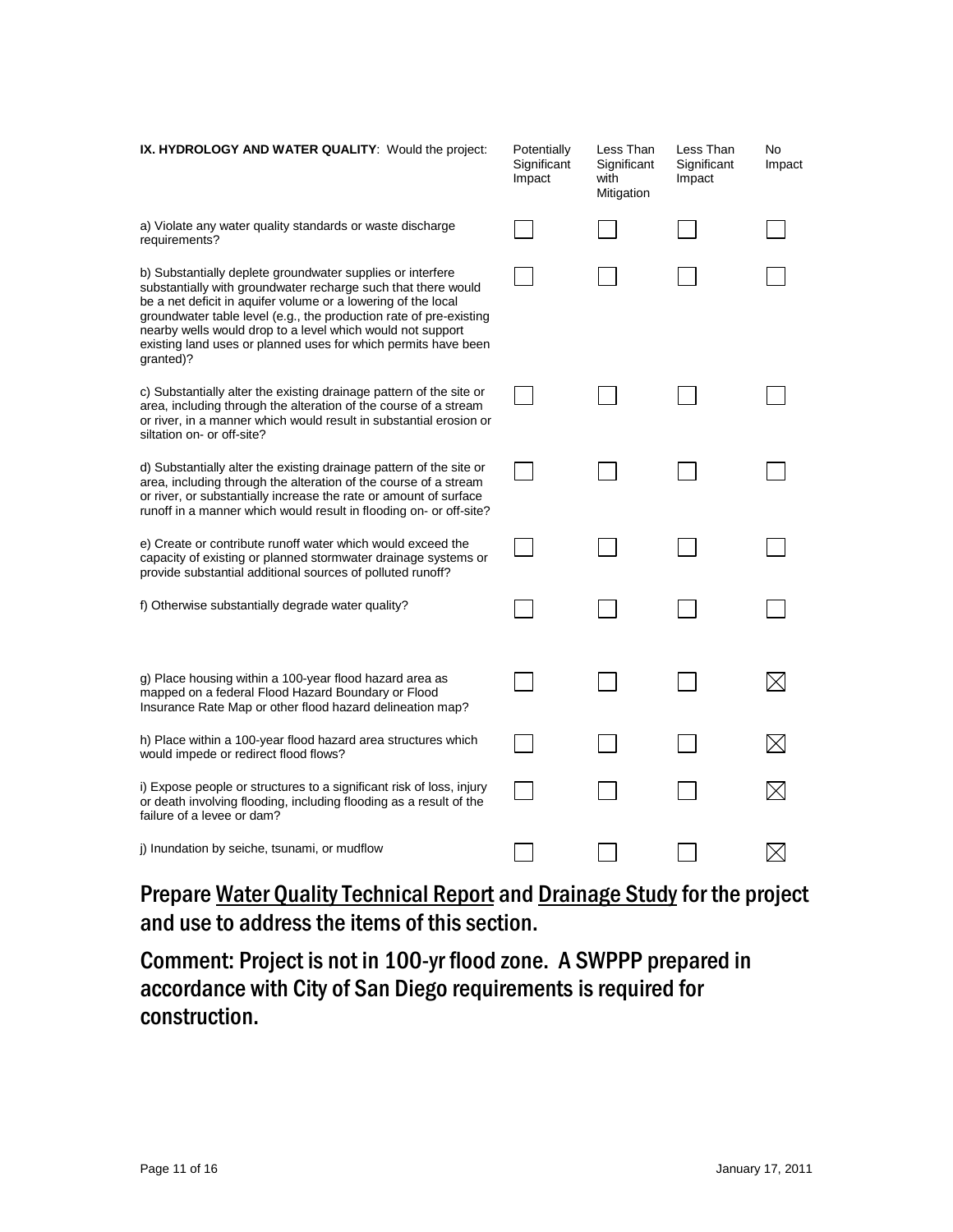| X. LAND USE AND PLANNING: Would the project:                                                                                                                                                                                                                                                                           | Potentially<br>Significant<br>Impact | Less Than<br>Significant<br>with<br>Mitigation | Less Than<br>Significant<br>Impact | No<br>Impact |
|------------------------------------------------------------------------------------------------------------------------------------------------------------------------------------------------------------------------------------------------------------------------------------------------------------------------|--------------------------------------|------------------------------------------------|------------------------------------|--------------|
| a) Physically divide an established community?                                                                                                                                                                                                                                                                         |                                      |                                                |                                    |              |
| b)Conflict with any applicable land use plan, policy, or regulation<br>of an agency with jurisdiction over the project (including, but not<br>limited to the general plan, specific plan, local coastal program,<br>or zoning ordinance) adopted for the purpose of avoiding or<br>mitigating an environmental effect? |                                      |                                                |                                    |              |
| c) Conflict with any applicable habitat conservation plan or<br>natural community conservation plan?                                                                                                                                                                                                                   |                                      |                                                |                                    |              |

Discuss in the CEQA document text. Additional sidewalk from project would bring community together and make alignment more useable. No land use change in right of way; possible acquisition of private property would change property land use. Project consistent with La Jolla Community Plan and Torrey Pines Corridor Study (October 2007). Project is over 100 feet from beach therefore Coastal Bluff Requirements not applicable. Bio report to review if habitat or community conservation plan affects project

**XI. MINERAL RESOURCES**: Would the project:

| a) Result in the loss of availability of a known mineral resource<br>that would be of value to the region and the residents of the<br>state?                                |  |  |
|-----------------------------------------------------------------------------------------------------------------------------------------------------------------------------|--|--|
| b) Result in the loss of availability of a locally-important mineral<br>resource recovery site delineated on a local general plan,<br>specific plan or other land use plan? |  |  |

This section "Not Applicable" to the project.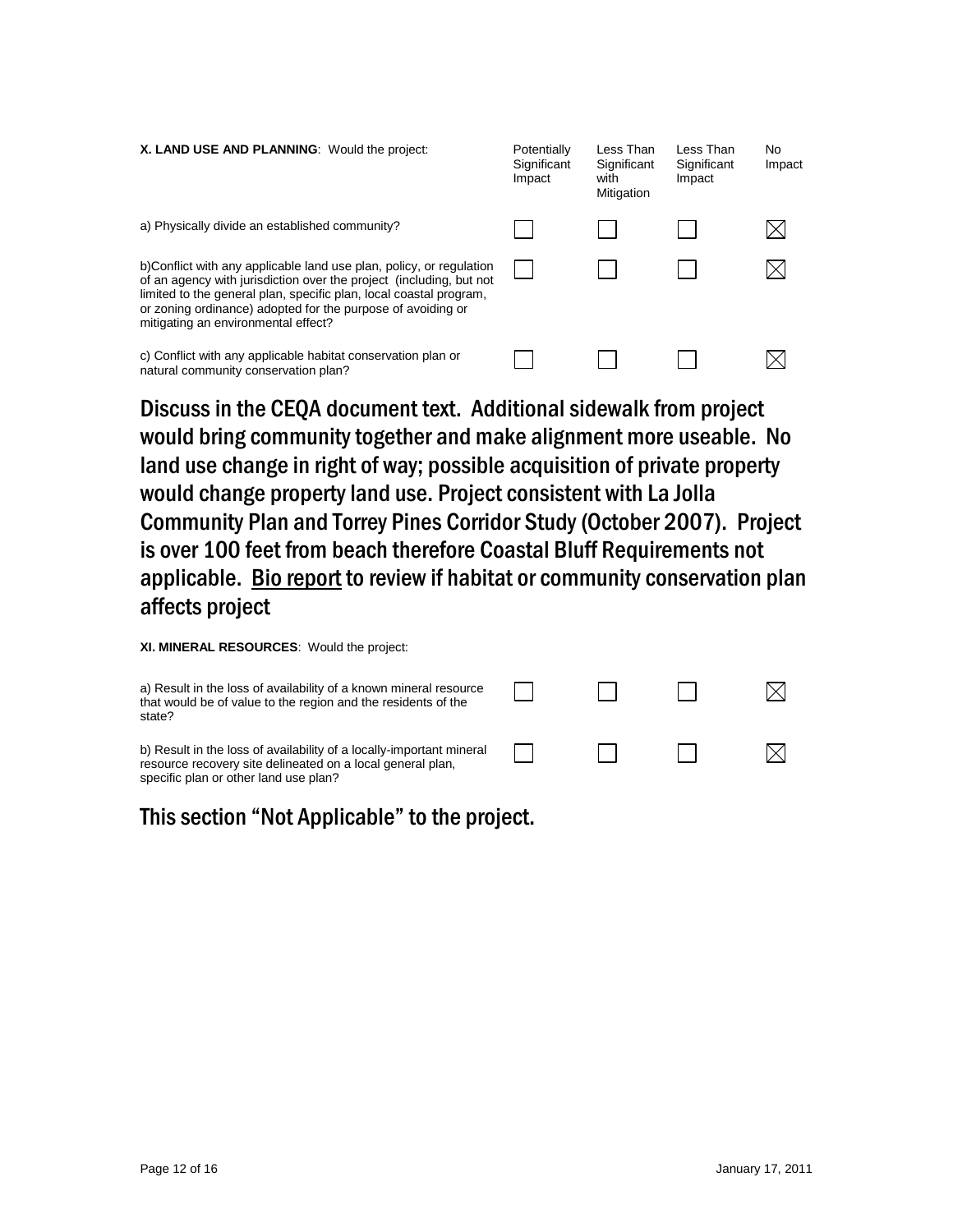| XII. NOISE: Would the project result in:                                                                                                                                                                                                                                     | Potentially<br>Significant<br>Impact | Less Than<br>Significant<br>with<br>Mitigation | Less Than<br>Significant<br>Impact | No.<br>Impact |
|------------------------------------------------------------------------------------------------------------------------------------------------------------------------------------------------------------------------------------------------------------------------------|--------------------------------------|------------------------------------------------|------------------------------------|---------------|
| a) Exposure of persons to or generation of noise levels in<br>excess of standards established in the local general plan or<br>noise ordinance, or applicable standards of other agencies?                                                                                    |                                      |                                                |                                    |               |
| b) Exposure of persons to or generation of excessive<br>groundborne vibration or groundborne noise levels?                                                                                                                                                                   |                                      |                                                |                                    |               |
| c) A substantial permanent increase in ambient noise levels in<br>the project vicinity above levels existing without the project?                                                                                                                                            |                                      |                                                |                                    |               |
| d) A substantial temporary or periodic increase in ambient noise<br>levels in the project vicinity above levels existing without the<br>project?                                                                                                                             |                                      |                                                |                                    |               |
| e) For a project located within an airport land use plan or, where<br>such a plan has not been adopted, within two miles of a public<br>airport or public use airport, would the project expose people<br>residing or working in the project area to excessive noise levels? |                                      |                                                |                                    |               |
| ) For a project within the vicinity of a private airstrip, would the<br>project expose people residing or working in the project area to<br>excessive noise levels?                                                                                                          |                                      |                                                |                                    |               |

#### Prepare Noise Report to identify whether mitigation for impacts is required.

Comment: construction equipment generates significant noise; determine construction work hours and other mitigation to meet City of San Diego requirements. Possible permanent impact from reduction of right turn length at Prospect St intersection.

| XIII. POPULATION AND HOUSING: Would the project:                                                                                                                                                                   |  |  |
|--------------------------------------------------------------------------------------------------------------------------------------------------------------------------------------------------------------------|--|--|
| a) Induce substantial population growth in an area, either<br>directly (for example, by proposing new homes and businesses)<br>or indirectly (for example, through extension of roads or other<br>infrastructure)? |  |  |
| b) Displace substantial numbers of existing housing.<br>necessitating the construction of replacement housing<br>elsewhere?                                                                                        |  |  |
| c) Displace substantial numbers of people, necessitating the<br>construction of replacement housing elsewhere?                                                                                                     |  |  |

## No impact to housing by project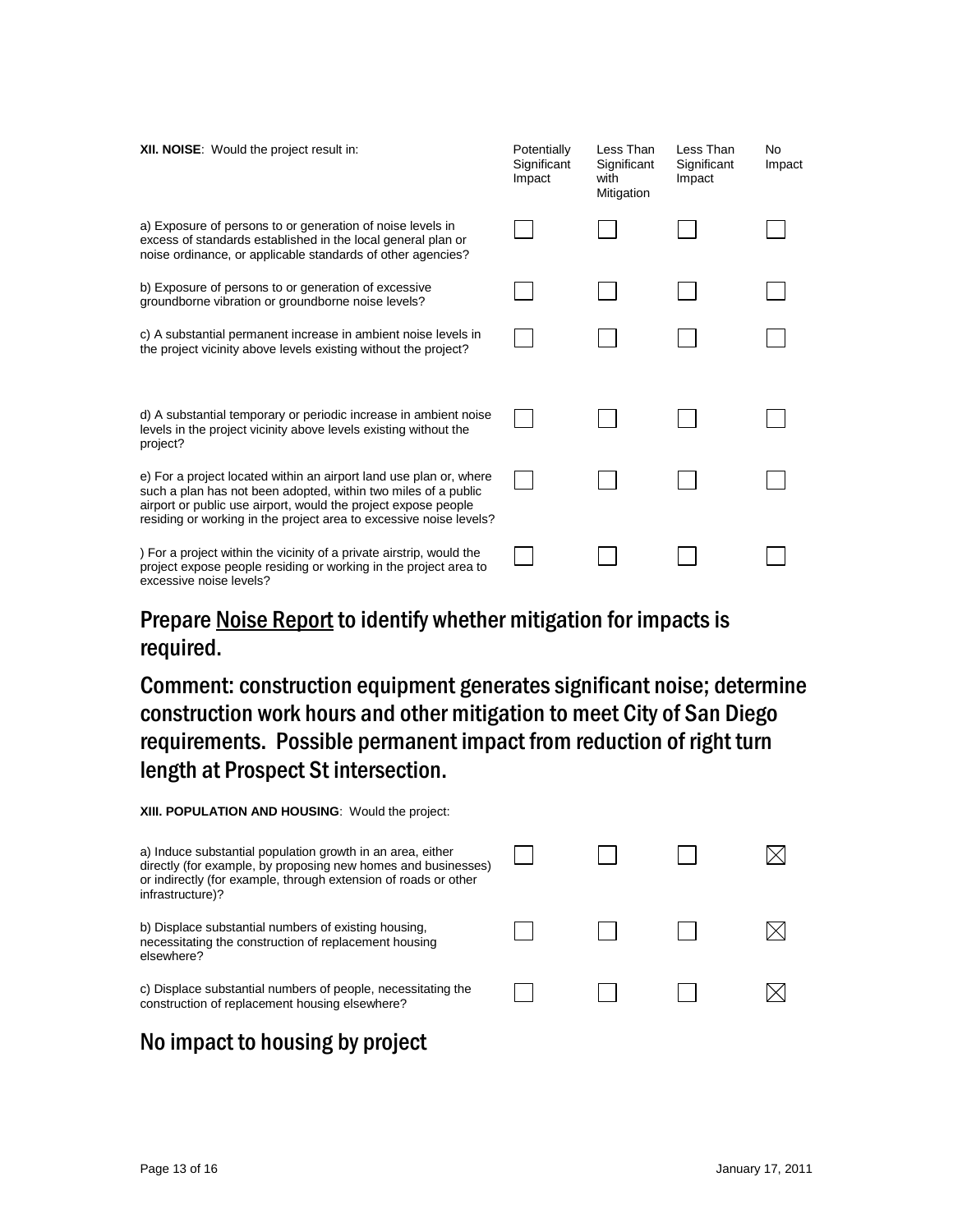| <b>XIV. PUBLIC SERVICES.</b>                                                                                                                                                                                                                                                                                                                                                                                                                  | Potentially<br>Significant<br>Impact | Less Than<br>Significant<br>with<br>Mitigation | Less Than<br>Significant<br>Impact | No<br>Impact |
|-----------------------------------------------------------------------------------------------------------------------------------------------------------------------------------------------------------------------------------------------------------------------------------------------------------------------------------------------------------------------------------------------------------------------------------------------|--------------------------------------|------------------------------------------------|------------------------------------|--------------|
| a) Would the project result in substantial adverse physical<br>impacts associated with the provision of new or physically<br>altered governmental facilities, need for new or physically<br>altered governmental facilities, the construction of which could<br>cause significant environmental impacts, in order to maintain<br>acceptable service ratios, response times or other performance<br>objectives for any of the public services: |                                      |                                                |                                    |              |
| Fire protection?                                                                                                                                                                                                                                                                                                                                                                                                                              |                                      |                                                |                                    |              |
| Police protection?                                                                                                                                                                                                                                                                                                                                                                                                                            |                                      |                                                |                                    |              |
| Schools?                                                                                                                                                                                                                                                                                                                                                                                                                                      |                                      |                                                |                                    |              |
| Parks?                                                                                                                                                                                                                                                                                                                                                                                                                                        |                                      |                                                |                                    |              |
| Other public facilities?                                                                                                                                                                                                                                                                                                                                                                                                                      |                                      |                                                |                                    |              |

Discuss in CEQA document. Temporary impact during construction.

Comment: Fire stations 9 and 13 are located on either side of the project. Construction may delay response by obstructing access; however project phasing would influence these temporary impacts. This applies to police, school and park access. Emergency lane in middle of alignment is proposed to remain after construction.

| <b>XV. RECREATION:</b>                                                                                                                                                                                                  | Potentially<br>Significant<br>Impact | Less Than<br>Significant<br>with<br>Mitigation | Less Than<br>Significant<br>Impact | No.<br>Impact |
|-------------------------------------------------------------------------------------------------------------------------------------------------------------------------------------------------------------------------|--------------------------------------|------------------------------------------------|------------------------------------|---------------|
| a) Would the project increase the use of existing neighborhood<br>and regional parks or other recreational facilities such that<br>substantial physical deterioration of the facility would occur or be<br>accelerated? |                                      |                                                |                                    |               |
| b) Does the project include recreational facilities or require the<br>construction or expansion of recreational facilities which might<br>have an adverse physical effect on the environment?                           |                                      |                                                |                                    |               |

#### No impacts or additional parks in current project.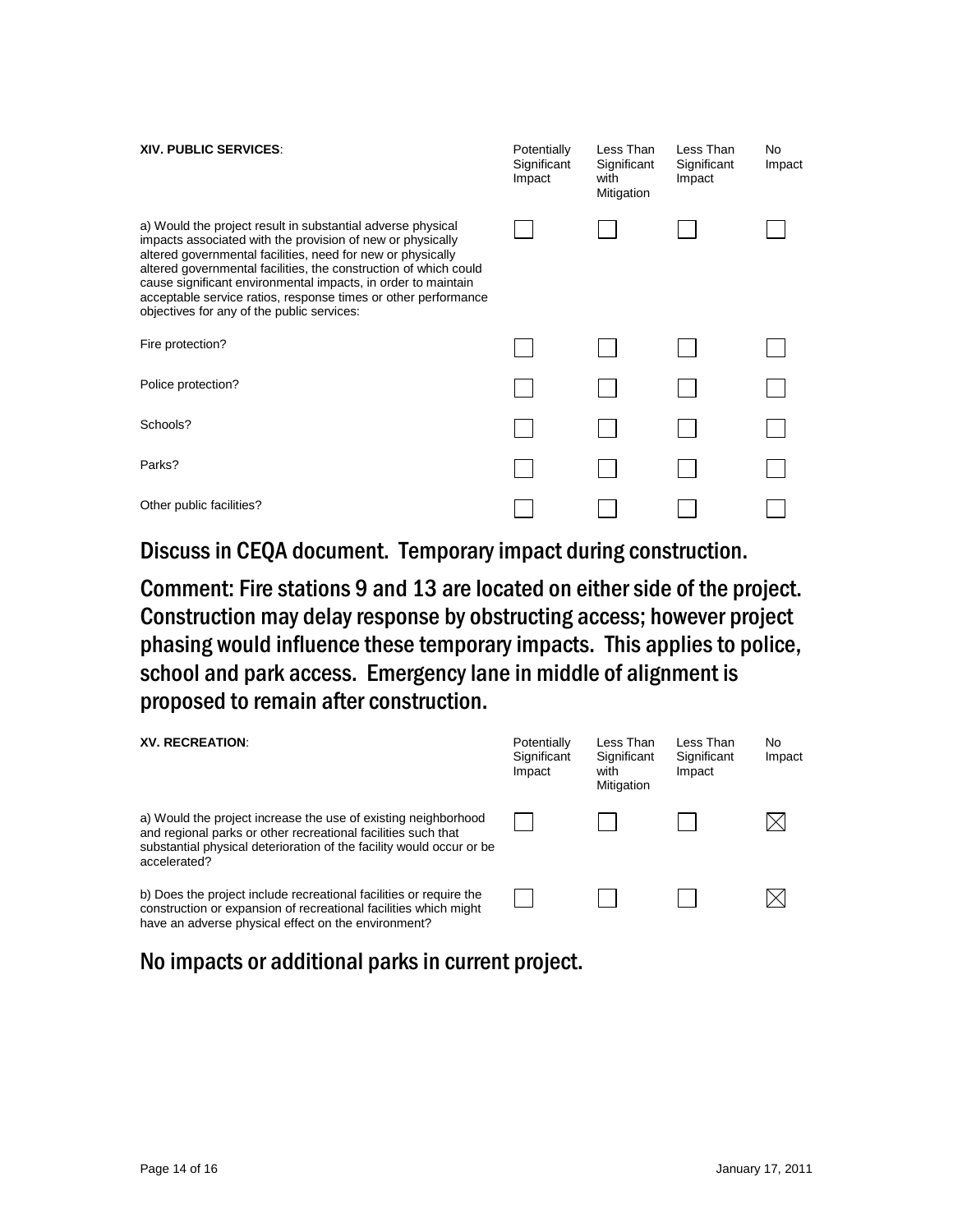| XVI. TRANSPORTATION/TRAFFIC: Would the project:                                                                                                                                                                                                                                                                                                                                                                                                 | Potentially<br>Significant<br>Impact | Less Than<br>Significant<br>with<br>Mitigation | Less Than<br>Significant<br>Impact | <b>No</b><br>Impact |
|-------------------------------------------------------------------------------------------------------------------------------------------------------------------------------------------------------------------------------------------------------------------------------------------------------------------------------------------------------------------------------------------------------------------------------------------------|--------------------------------------|------------------------------------------------|------------------------------------|---------------------|
| a) Conflict with an applicable plan, ordinance or policy<br>establishing measures of effectiveness for the performance of<br>the circulation system, taking into account all modes of<br>transportation including mass transit and non-motorized travel<br>and relevant components of the circulation system, including but<br>not limited to intersections, streets, highways and freeways,<br>pedestrian and bicycle paths, and mass transit? |                                      |                                                |                                    |                     |
| b) Conflict with an applicable congestion management program,<br>including, but not limited to level of service standards and travel<br>demand measures, or other standards established by the county<br>congestion management agency for designated roads or<br>highways?                                                                                                                                                                      |                                      |                                                |                                    |                     |
| c) Result in a change in air traffic patterns, including either an<br>increase in traffic levels or a change in location that result in<br>substantial safety risks?                                                                                                                                                                                                                                                                            |                                      |                                                |                                    |                     |
| d) Substantially increase hazards due to a design feature (e.g.,<br>sharp curves or dangerous intersections) or incompatible uses<br>(e.g., farm equipment)?                                                                                                                                                                                                                                                                                    |                                      |                                                |                                    |                     |
| e) Result in inadequate emergency access?                                                                                                                                                                                                                                                                                                                                                                                                       |                                      |                                                |                                    |                     |
| f) Conflict with adopted policies, plans or programs regarding<br>public transit, bicycle, or pedestrian facilities, or otherwise<br>decrease the performance or safety of such facilities?                                                                                                                                                                                                                                                     |                                      |                                                |                                    |                     |

Prepare Updated Traffic Study. Traffic impacts are temporary impacts to be mitigated with detours and other traffic control features during construction, designed in accordance with City of San Diego traffic control guidelines, with exception of shortening right turn lane on Torrey Pines Road at Prospect St. Existing and new bicycle lanes are consistent with the 2010 Draft Bicycle Master Plan update.